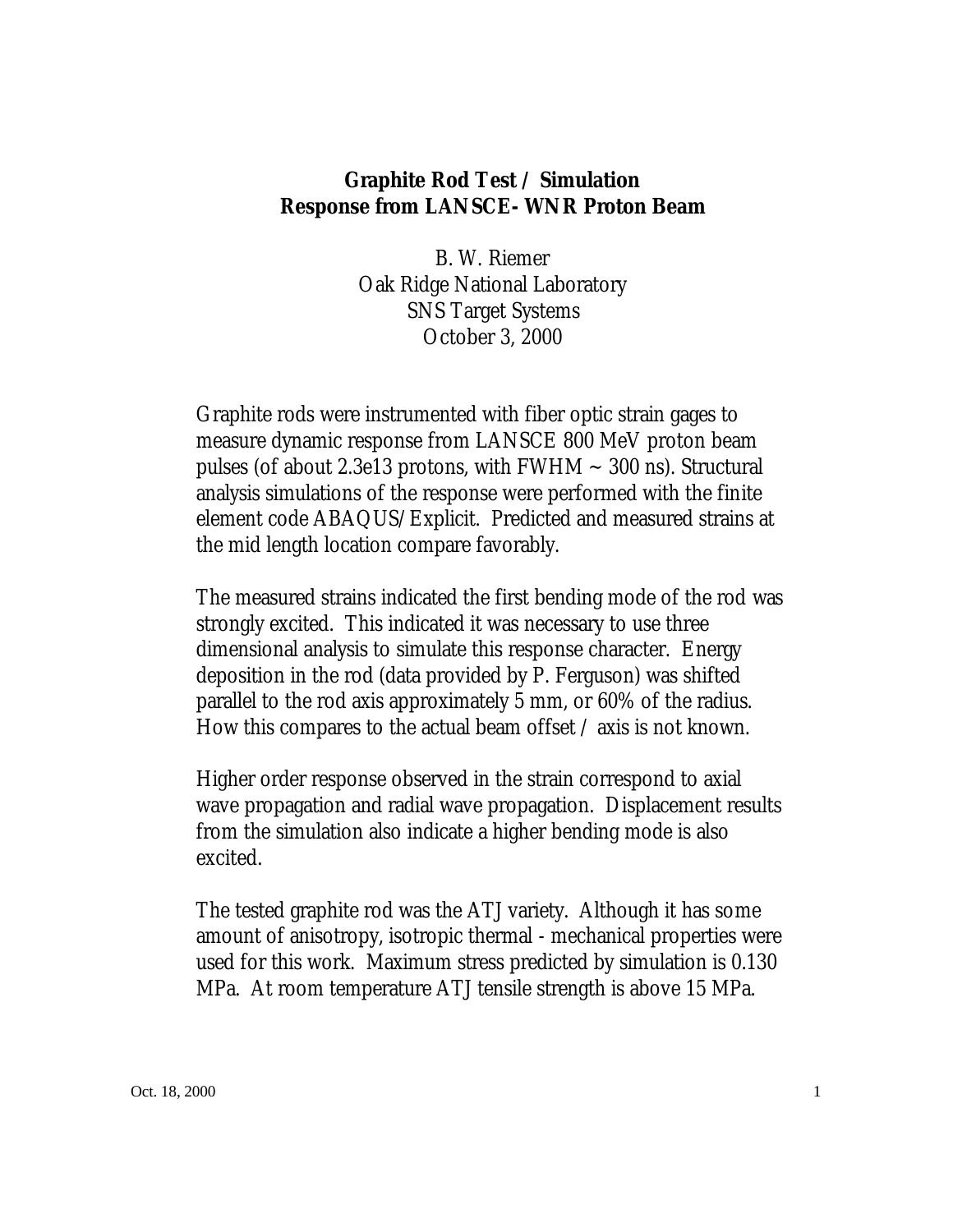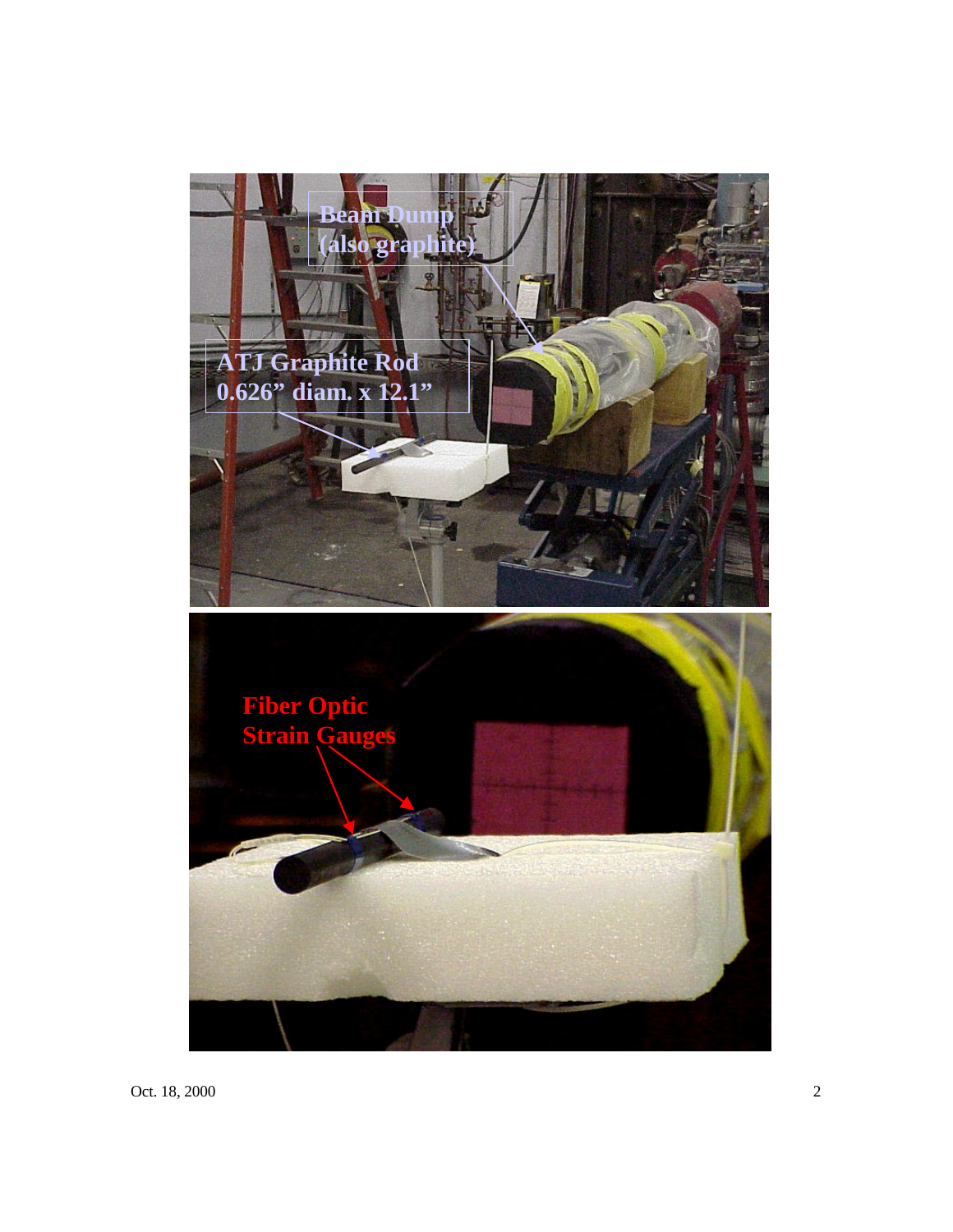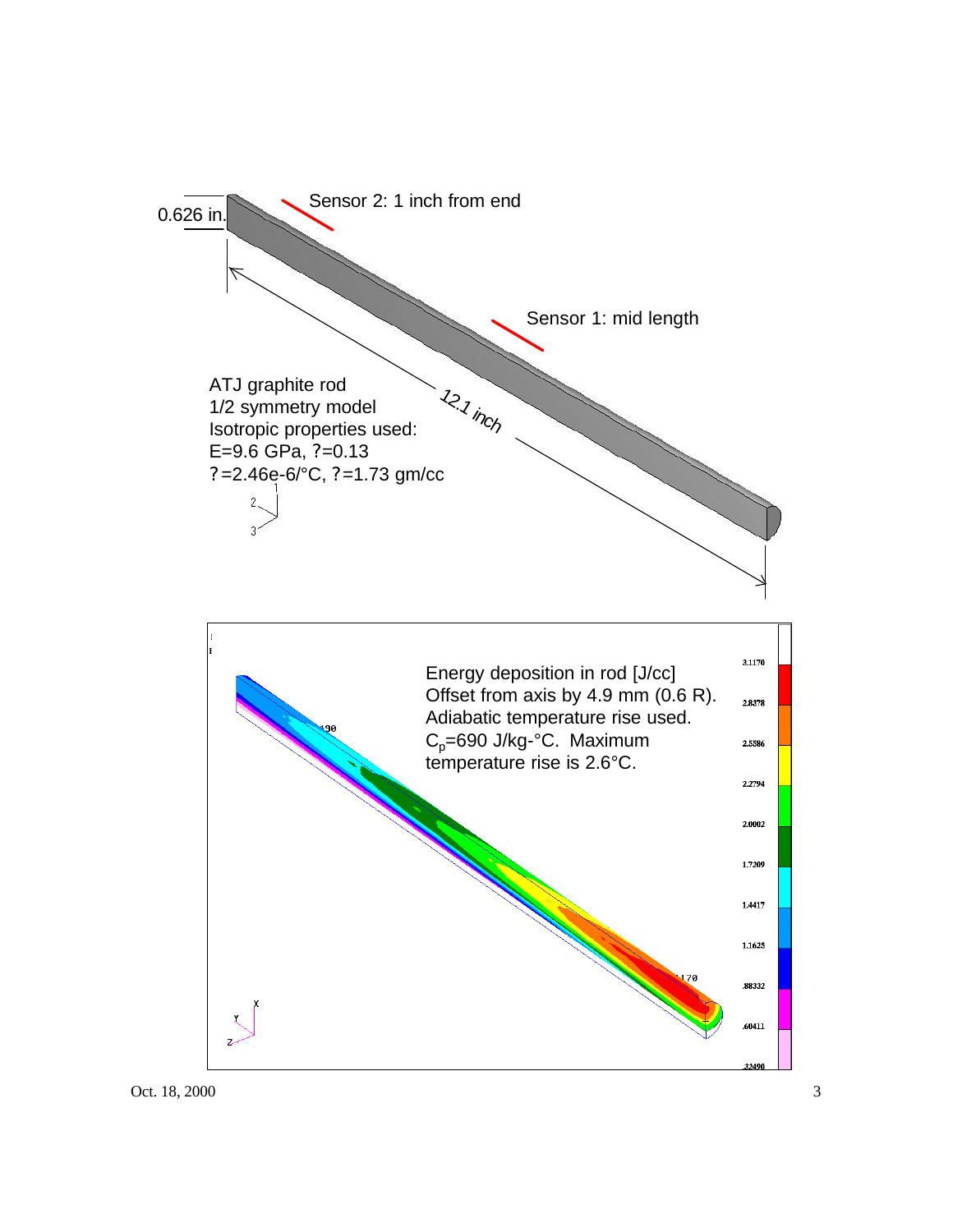The figures on the following page show measured and simulated strain at a mid length location. At this time it is not possible to know in which direction the actual beam offset was, so the locations do not necessarily correspond. Also, test data has yet to be post processed to correct for minor anomalies in the data acquisition process.

Nevertheless, the simulated strains compare well with measured strains in magnitude and dynamic character. The lowest frequency is 350 Hz. Modal analysis using an unconstrained 1D model indicates this to be the first bending mode.

The next lowest observed frequency is 3833 hz. The longitudinal wave speed (uniform bar) is  $c = (E/?)^{1/2} = 2356$  m/s. The time for a wave to traverse the rod length is  $(12.1 \text{ in})(0.0254 \text{ m/in})/(2356 \text{ m/s}) = 130 ? \text{s}$ , or 7666 hz. For the wave to reflect and return the length again, the frequency is halved giving 3833 hz.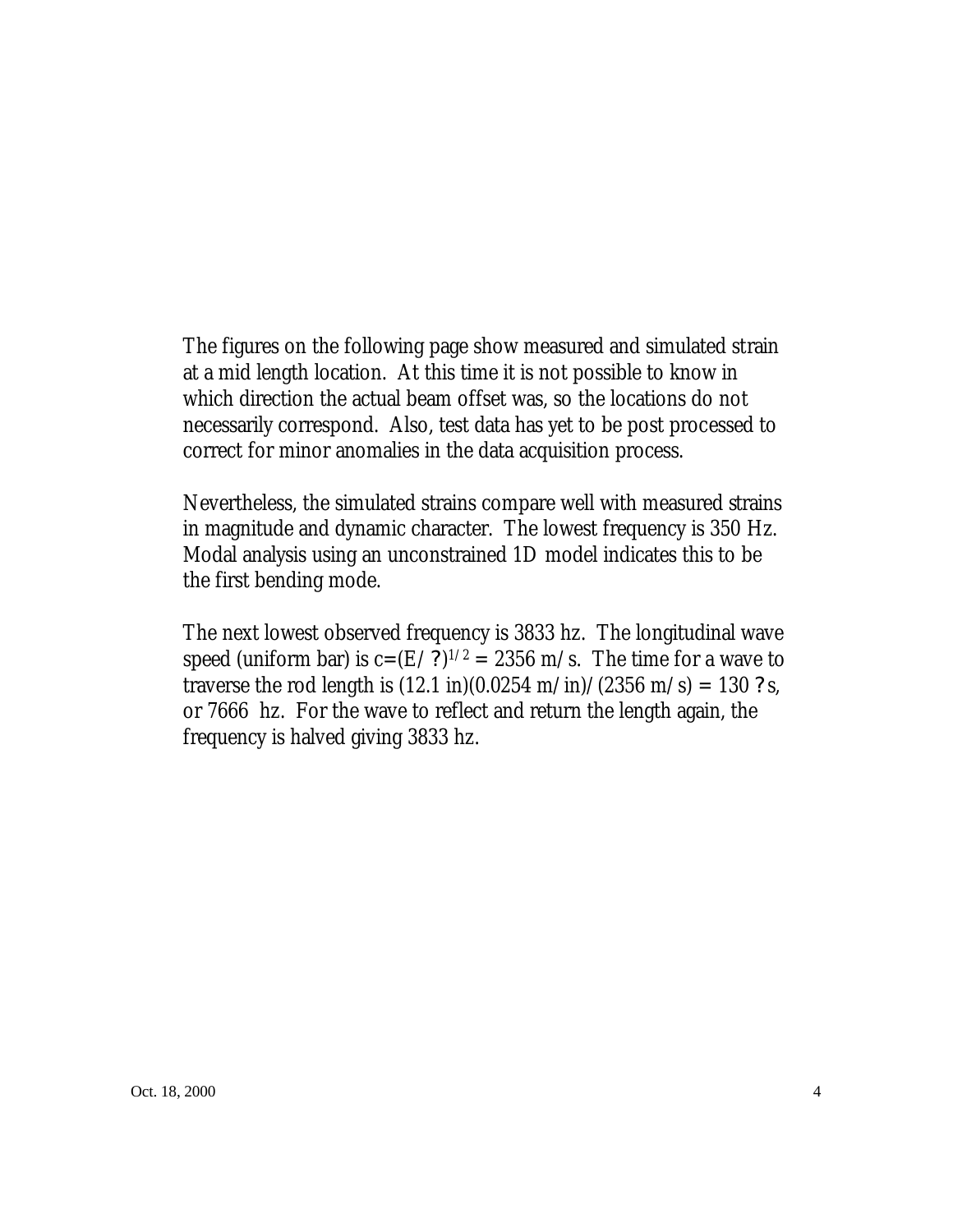

Measured strain at center gage, shot G1-03



Predicted strain. Some small degree of smoothing applied.

Oct. 18, 2000 5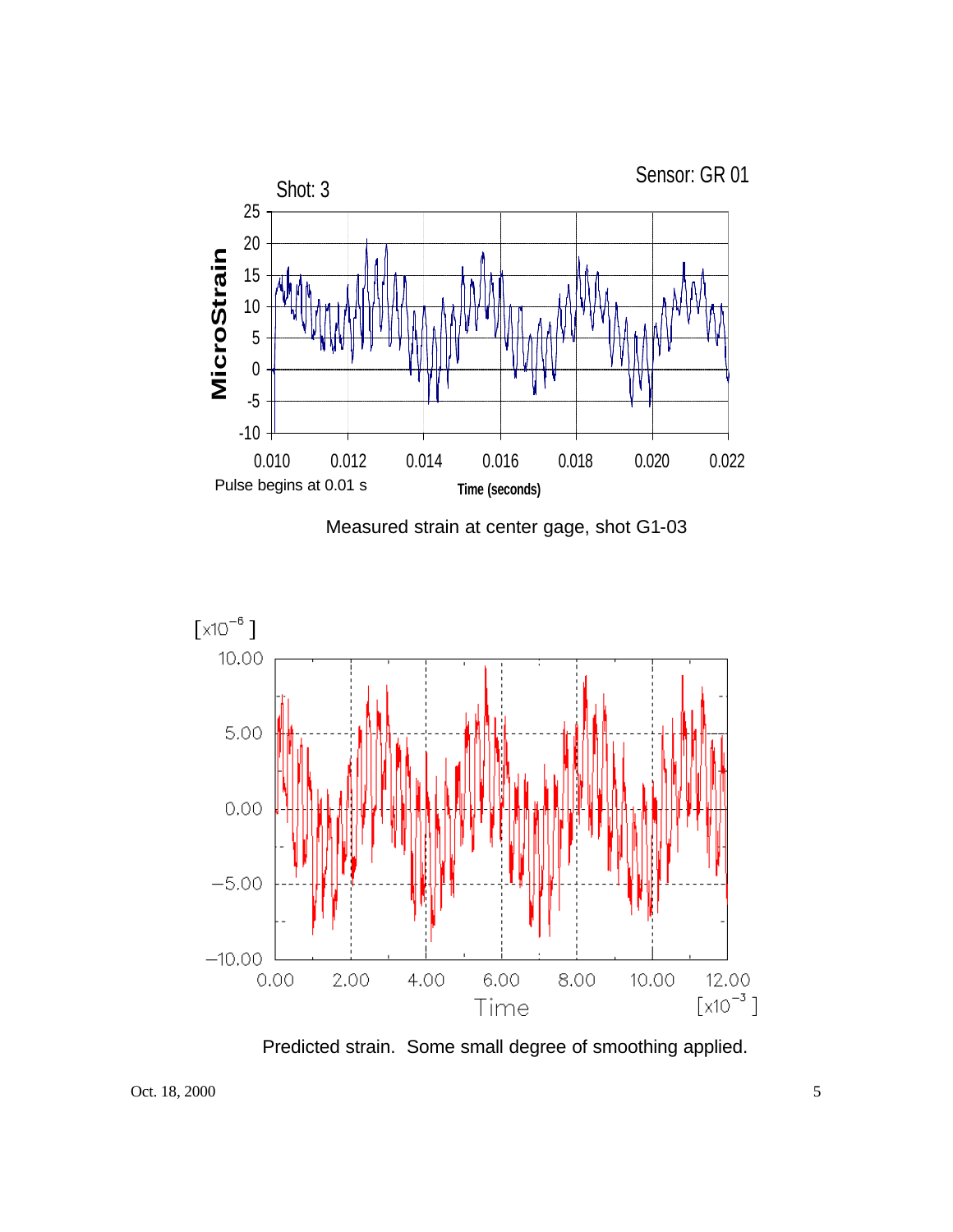

Deformed Var: U Deformation Scale Factor: +1.000e+04

Deformed shape at 12 ms (10000x) show bending mode character. (animation available at \\Snsnta\users\Riemer\SNS\graphite\Def2\_d.mov)



1st bending mode from 1D modal analysis. 348 Hz



3rd bending mode from 1D modal analysis (1817 Hz). Displacement in 1 direction at 1/4 point nodes show evidence of this mode.

Oct. 18, 2000 6